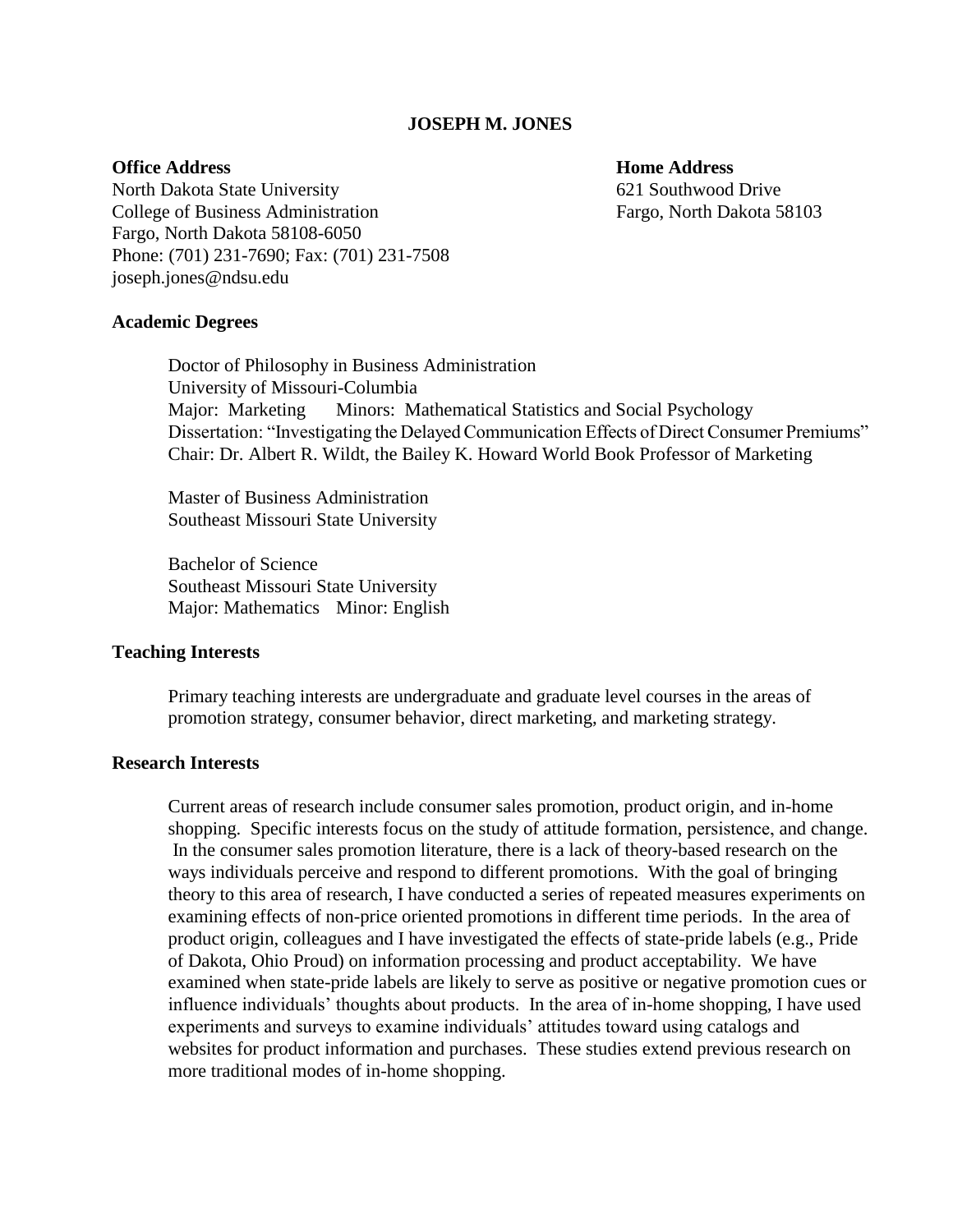#### **Academic Experience**

North Dakota State University – Fargo, ND (1994 - present)

Associate Professor and Assistant Professor. Promoted to Associate Professor with Award of Tenure: July 2001. 2002 Outstanding Faculty Service Award, College of Business. 2001 Teacher of the Year Award, College of Business. NDSU Peer Review of Teaching Fellow. Beta Gamma Sigma Honor Society. Bison Ambassadors Apple Polisher Award. New Courses Developed: Promotion Strategy, Marketing Strategy, Internet Marketing and Marketing Research. Courses Taught: Graduate Strategic Marketing, Graduate Marketing Research, Consumer Behavior, Promotion Strategy, Marketing Strategy, Internet Marketing, Marketing Research, Marketing Management, Principles of Marketing, International Marketing, Sales and Sales Force Management, Seminar in Survey Design.

#### Clarkson University – Potsdam, NY

Assistant Professor and Instructor. Promoted to Assistant Professor and Placed on Tenure Track: July 1991. Courses Taught: Promotion Strategy, Marketing Research, Consumer Behavior, Principles of Marketing, Graduate Strategic Marketing, Graduate Marketing Research, Graduate Seminars in Direct Marketing and Advertising.

University of Missouri – Columbia, MO Instructor (Ph.D. Student). Course Taught: Marketing Management.

William Woods University – Fulton, MO

Assistant Professor and Instructor. Courses Taught: Marketing Research, Consumer Behavior, Marketing Management, Principles of Marketing, Advertising, Retailing, Personal Selling, Business Statistics, Small Business Management.

#### **Selected Publications**

- "Consumer Response to State-of-Origin Labels: The Moderating Role of Residency" (2020), *Journal of Consumer Marketing*, 37 (7), 761-773 (with J.M. Jung, C.P. Haugtvedt, and S. Banerjee)
- "When and Why Do Consumers Buy Products Bearing Locally-Produced Labels" (2019), *Enhancing Knowledge Development in Marketing*, American Marketing Association International Conference (August) (with J.M. Jung, C.P. Haugtvedt, and S. Banerjee)
- "Catalog and Online Retailing: Effects of Signals of Quality" (2019) *Developments in Marketing Science*, Academy of Marketing Science International Conference (May)
- "Non-Price Sales Promotion Impact and Moderator Role" (2019), *Journal of Promotion Management*, 25 (6), 861-889.
- "The Dark Side of Power in Innovation Adoption" (2019), *Journal of Managerial Issues*, 31 (4), 388-408. (with S. Banerjee, R. Ganesh Pillai, K-T. Hung, and C. Tangpong)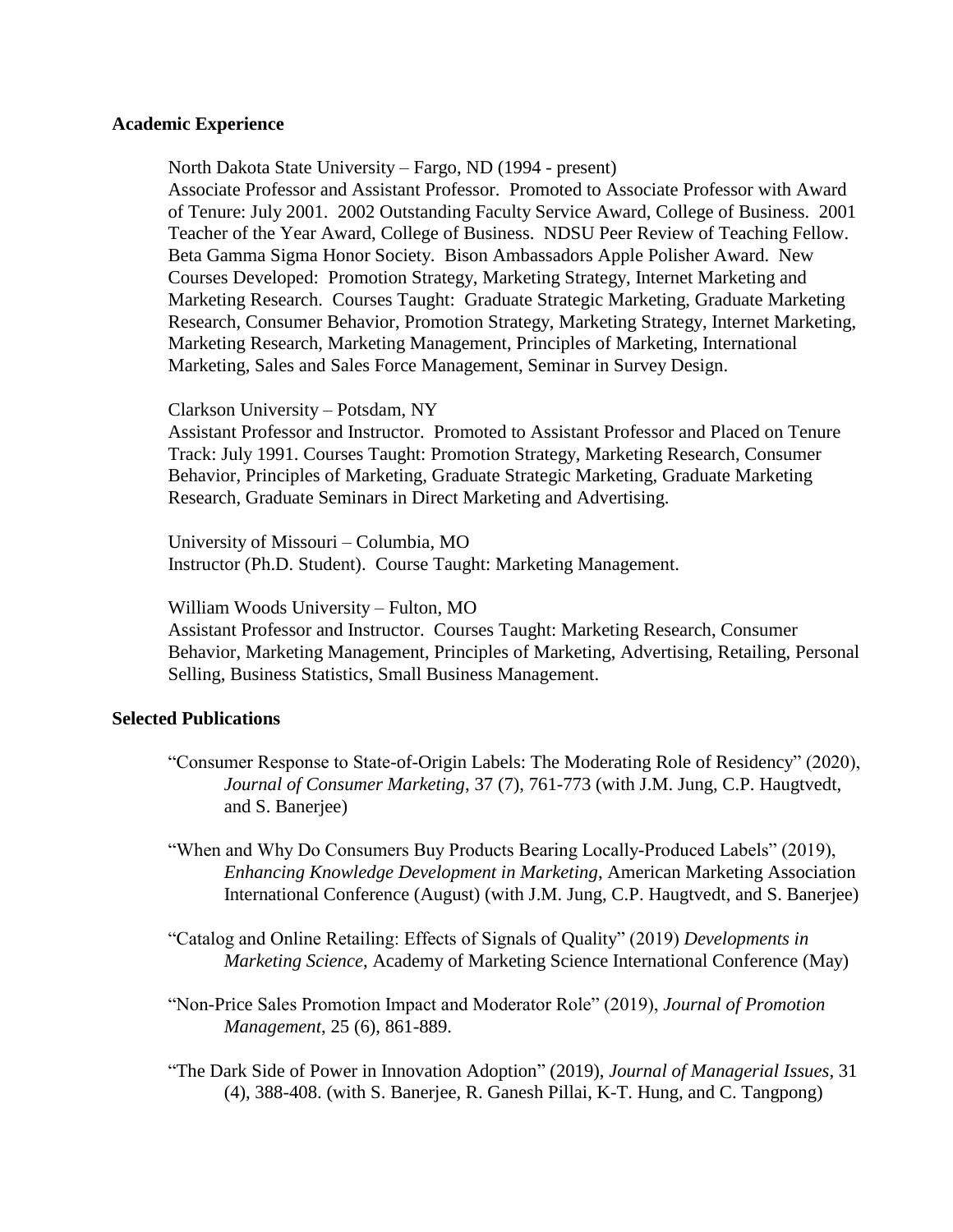- "Free Toy Promotions, Fast Food Children's Meals and Social Responsibility: Examining the Effects of Toy Value, Nutrition Information, and Moderating Variables" (2015), *Journal of Managerial Issues*, 26 (3), 240-258.
- "Post-Promotion Effects of Free Gift Premium: Examining the Moderator Role" (2015), *Journal of Marketing Development and Competitiveness*, 9 (1), 74-82.
- "Impact of Sales Promotion on New Fast Moving Consumer Goods" (2015), *Marketing Advances in Pedagogy, Process, and Philosophy*, Society for Marketing Advances International Conference.
- "An Exploratory Study on Consumer Catalog Shopping and the Moderating Influence of Need for Cognition" (2013), *Marketing Advances in Pedagogy, Process, and Philosophy*, Society for Marketing Advances International Conference.
- "Responses to Free Toys and Fast Food" (2012), *Developments in Marketing Science*. Academy of Marketing Science International Conference, (May)
- "Effective Employment Brand Equity through Sustainable Competitive Advantage, Marketing Strategy, and Corporate Image" (2011), *Journal of Business Research*, 64 (11), 1207- 12011. (with K.H. Kim, B.J. Jeon, H.S. Jung, and W. Ku).
- "An Exploratory Study on Catalog Affiliation as a Risk Reducer Signal" (2011), *Journal of Management Policy and Practice*, 12 (2), 84-96.
- "Preliminary Results from a Study on Catalog Shopping and Perceived Risk" (2011), Society for Consumer Psychology International Conference, (February)
- "Consumers' Perceptions of Nonprofit Solicitations: Preliminary Evidence on Framing and Price Effects" (2010), *Journal of Nonprofit & Public Sector Marketing*, 22 (1), 1-13. (with L. Compeau, K. Zolner and J. Munger)
- "An Exploratory Study on Attitude Persistence Using Sales Promotion" (2008), *Journal of Managerial Issues*, 20 (3), 401-416.
- "Preliminary Results from Studies on the Effects of State of Origin Labels" (2006), *Enhancing Knowledge Development in Marketing*, American Marketing Association International Conference, 17 (August), 241-242. (with J.M. Jung and C.P. Haugtvedt)
- "Sales Promotion Effects and New Products" (2006), *Marketing Theory and Applications,*  American Marketing Association Winter Conference, 17 (February), 243-244.
- "Examinations of Relatedness between Direct Consumer Premiums and Promoted Products: Assessing Impact in Different Time Periods" (2005), *Advances in Consumer*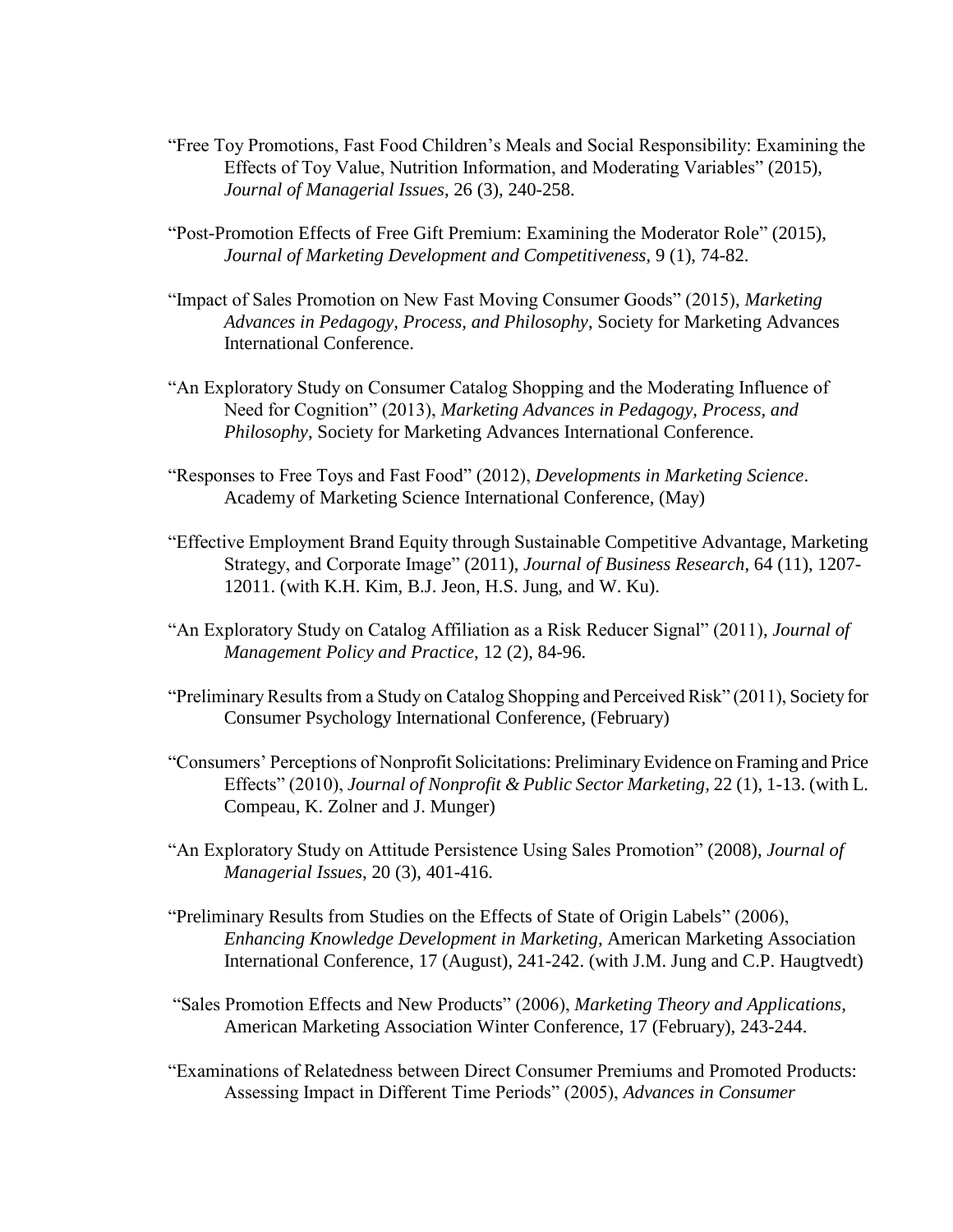*Research*, 32, 482-483.

- "Preliminary Results from Sales Promotion Studies" (2002), *Marketing Advances in Pedagogy, Process, and Philosophy*, Society for Marketing Advances International Conference (November), 81-82.
- "Do Internet Shopping Aids Make a Difference? An Empirical Investigation" (2001), *Electronic Markets* (The International Journal on Networked Business), 11 (1), 75-83. (with L. Vijayasarathy)
- "Print and Internet Catalog Shopping: Assessing Attitudes and Intentions" (2000), *Journal of Internet Research: Electronic Networking Applications and Policy, 10 (3), 191-202.* (with L. Vijayasarathy)
- "Intentions to Shop Using Internet Catalogs: Exploring the Effects of Product Types, Shopping Orientations, and Attitudes toward Computers" (2000), *Electronic Markets* (The International Journal on Networked Business), 10, (1), 29-38. (with L. Vijayasarathy)
- "Shopping Mode Images of Internet- and Print-Catalogs: Individual Perceptions vs. Important Others' Perceptions" (1999), *WebNet Journal*, 1, (October-December), 28-36. (with L. Vijayasarathy)
- "Internet Consumer Catalog Shopping: Findings from an Exploratory Study and Directions for Future Research" (1998), *Journal of Internet Research: Electronic Networking Applications and Policy,* 8, (4), 322-330. Received Citation of Excellence, Highest Quality Rating – March 1999. (with L. Vijayasarathy)
- "Preliminary Results from Two Experiments on the Delayed Attitudinal Effects of Direct Consumer Premiums" (1998), *Advances in Consumer Research*, 25, 80.

# **Recent Conference Presentations**

- "Catalog and Online Retailing: Effects of Signals of Quality" (May 2019), Presentation at the Academy of Marketing Science International Conference, Vancouver, British Columbia, Canada
- "Impact of Sales Promotion on New Fast Moving Consumer Goods" (November 2015), Presentation at the Society for Marketing Advances International Conference, San Antonio, TX.
- "An Exploratory Study on Consumer Catalog Shopping and the Moderating Influence of Need for Cognition" (November 2013), Presentation at the Society for Marketing Advances International Conference, Hilton Head, SC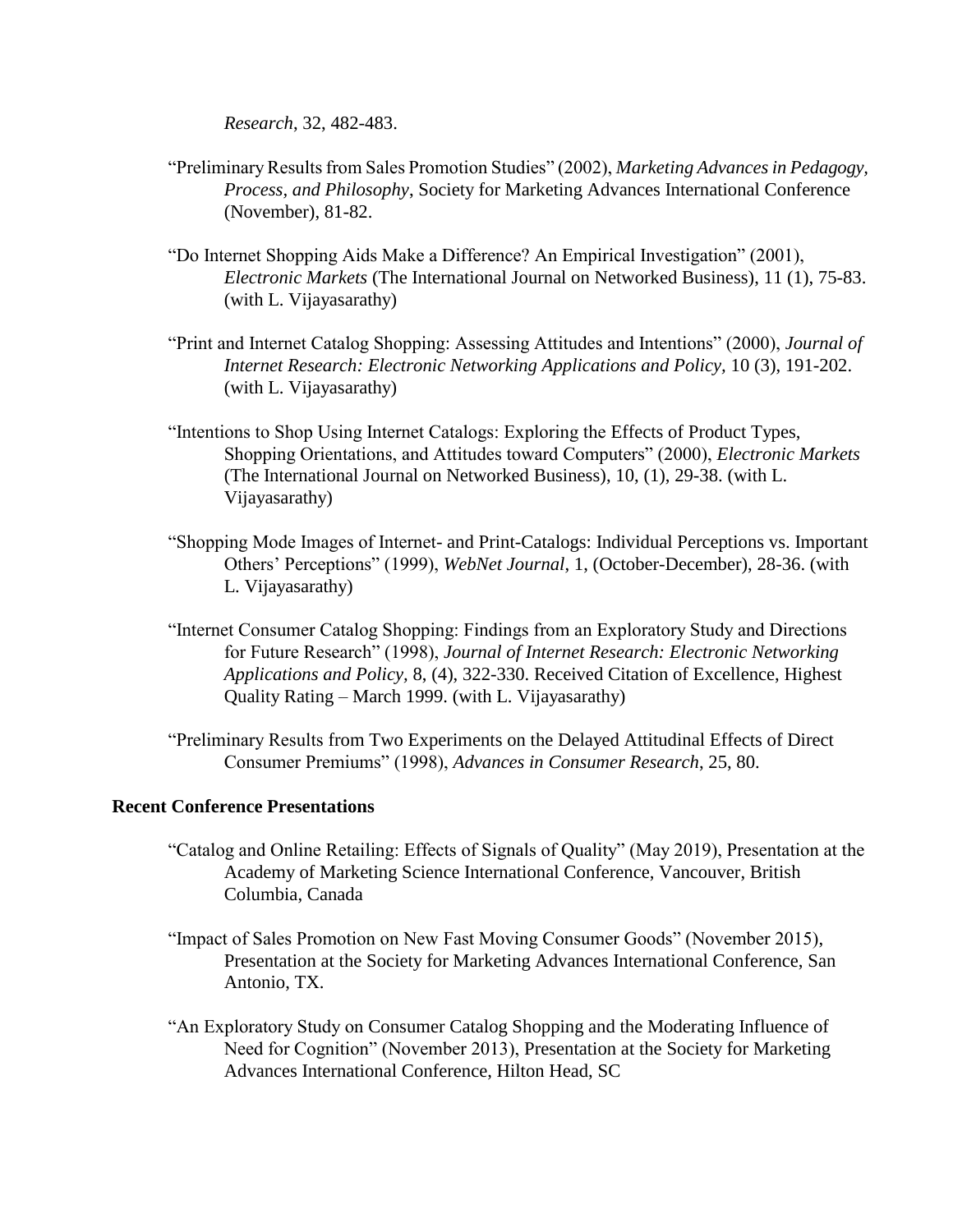"Responses to Free Toys and Fast Food" (May 2012), Presentation at the Academy of Marketing Science International Conference, New Orleans, LA.

### **Working Papers**

"When do State-of-Origin Effects Occur?"

"Shopping for Non-Digital Products through Different Direct Channels: Effects of Cross-Channel Advertising, Impact of Local Association, and Role of Moderator"

# **Professional Activities/Affiliations**

American Marketing Association, Member Competitive Paper Reviewer, Session Chair, Discussant Co-Chair Consumer Behavior Track Winter AMA Organized Special Session on State-Pride Labels and Product Origin Society for Marketing Advances, Member Competitive Paper Reviewer, Session Chair, Discussant Academy of Marketing Science, Member Competitive Paper Reviewer, Session Chair, Discussant Association for Consumer Research, Member Competitive Paper Reviewer Served as a reviewer for several journals, such as: Journal of Business Research European Journal of Marketing Journal of Promotion Management Journal of Business Ethics Journal of Nonprofit & Public Sector Marketing

#### **Service Activities - University and Community**

Current and Recent NDSU Committees: University Program Review & Subcommittees University Studies Program University Assessment, Graduate School Representative Department of MM PTE University Return to Campus Task Force University Faculty Senate, Senate Executive College of Business Nomination Committee, Chair College of Business Learning Assurance, Chair Department of MM PhD Program Interest Group Selected Other University Committees over the Past Years: University General Education, Co-Chair Institutional Review Board, Vice Chair University Retreat on Shared Governance